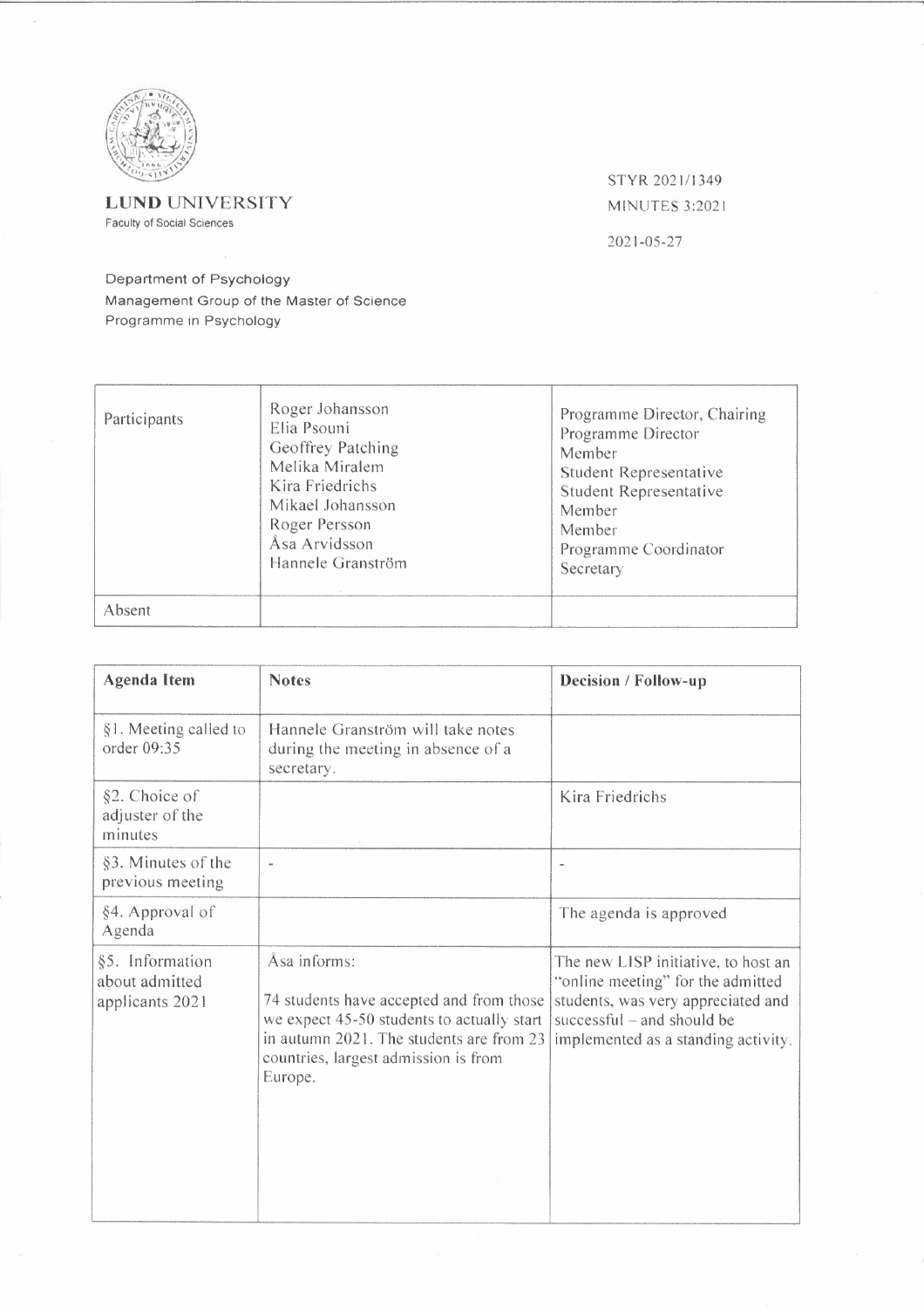| §6. Dates for Management<br>Group meetings Spring 2022<br>(decision point) |                                                                                                                                                                                                                                                                                                                                                                                                                                                | The dates cannot be decided until<br>we know (after June the $8th$ ) when<br>the leadership board's (IS)<br>meetings will be held during<br>VT2022. It was decided that a per<br>capsulam decision will be made<br>when we have that information. |
|----------------------------------------------------------------------------|------------------------------------------------------------------------------------------------------------------------------------------------------------------------------------------------------------------------------------------------------------------------------------------------------------------------------------------------------------------------------------------------------------------------------------------------|---------------------------------------------------------------------------------------------------------------------------------------------------------------------------------------------------------------------------------------------------|
| §7. Update on the work with<br>the budget (decision point)                 | Elia presented how resources<br>are currently distributed<br>among the courses within the<br>Programme, and presented<br>the Programme directors'<br>proposition on how to revise<br>this in accordance with the<br>increased amount of students<br>that will be admitted 2021.<br>The transparency of this<br>proposition was highly<br>appreciated and several<br>important issues were<br>discussed in relation to this<br>work.            | The decision is to proceed with<br>the proposed budget.                                                                                                                                                                                           |
| §8. Update on the work with<br>the revised programme<br>(decision point)   | Roger informed that the<br>syllabus for the revised<br>Programme has been<br>accepted by the Faculty and<br>that we now need to start<br>planning for the development<br>work that follows for all the<br>individual courses that are<br>affected by this revision.                                                                                                                                                                            | The decision is that the<br>Programme directors will proceed<br>with the revised budget<br>proposition and present this<br>proposition to the Study Director.                                                                                     |
|                                                                            | Elia presented the<br>Programme directors'<br>rationale for their budget<br>proposition for this<br>development work. Several<br>issues in relation to this were<br>discussed and the<br>management group did not<br>believe that the required<br>work could be sufficiently<br>achieved within the scope of<br>the proposed budget. A<br>revised proposition with<br>additional hours for the<br>development work was<br>therefore developed. |                                                                                                                                                                                                                                                   |

Postal address Box 213, S-221 00 Lund, Sweden Visiting address Allhelgona Kyrkogata 16A Telephone, +46 46 222 00 00 Websitehttp://www.psy.lu.se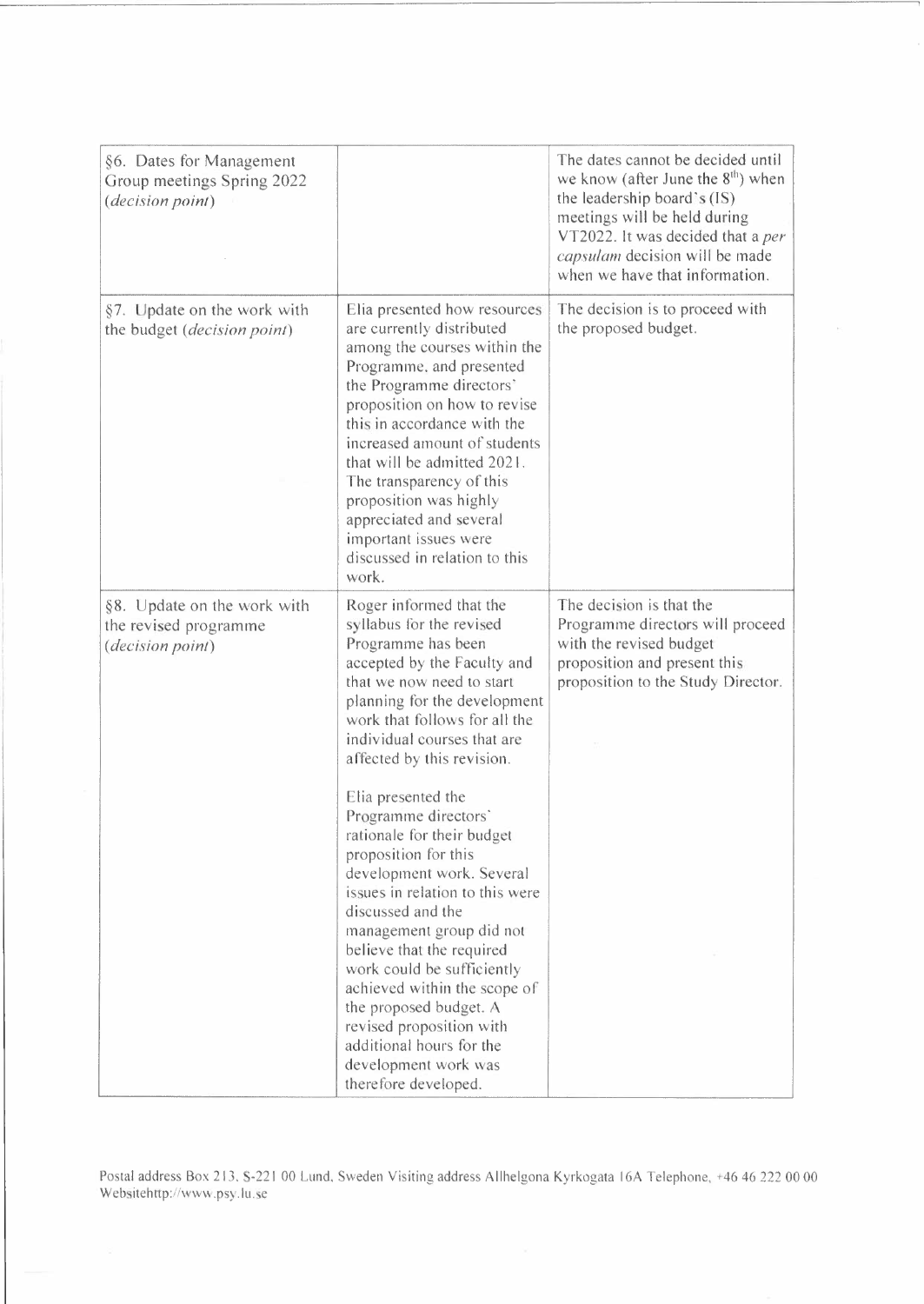| §9. Course evaluations from<br>fall 2020, PSYP11, PSYP14<br>(discussion point) | PSYP11, Several less<br>successful aspects of<br>adapting this course to<br>remote/digital teaching were<br>$discussed - especially in$<br>relation to lectures and<br>exams. Nonetheless.<br>seminars and labs were<br>highly appreciated and<br>overall the course had good<br>ratings. | Asa will follow up on how the SI<br>mentors are actually related to the<br>aims of the Programme and on<br>which budget they are employed.<br>The Programme directors will<br>discuss with the leadership about a<br>plan for how to handle the coming<br>need for teachers/resources in<br>relation to PSYP14 (and other<br>concerned courses). |
|--------------------------------------------------------------------------------|-------------------------------------------------------------------------------------------------------------------------------------------------------------------------------------------------------------------------------------------------------------------------------------------|--------------------------------------------------------------------------------------------------------------------------------------------------------------------------------------------------------------------------------------------------------------------------------------------------------------------------------------------------|
|                                                                                | Melika and Kira provided a<br>lot of useful feedback from<br>their experiences and<br>especially highlighted that<br>parts of the exam are way too<br>general and should be more<br>specific (especially those<br>relating to Henrik's parts).                                            |                                                                                                                                                                                                                                                                                                                                                  |
|                                                                                | PSYP14. The course<br>received good reviews from<br>students in general. Zoltan's<br>video material that was<br>developed for the<br>remote/digital teaching<br>situation was very<br>appreciated.                                                                                        |                                                                                                                                                                                                                                                                                                                                                  |
|                                                                                | Again, Melika and Kira<br>provided a lot of useful<br>feedback from their<br>experiences.                                                                                                                                                                                                 |                                                                                                                                                                                                                                                                                                                                                  |
|                                                                                | Big concerns were raised in<br>relation to the risk that this<br>course, and other courses<br>within the Programme, will<br>not have enough teachers in<br>the near future.                                                                                                               |                                                                                                                                                                                                                                                                                                                                                  |
| Other points<br>§10.                                                           | Melika highlighted that there<br>is a lack of support for<br>students when recruiting<br>participants in their research<br>projects.                                                                                                                                                      |                                                                                                                                                                                                                                                                                                                                                  |
|                                                                                | Roger informed that<br>www.accindi.se is available<br>(formerly:<br>www.studentkaninen.se)                                                                                                                                                                                                |                                                                                                                                                                                                                                                                                                                                                  |

Postal address Box 213, S-221 00 Lund, Sweden Visiting address Allhelgona Kyrkogata 16A Telephone, +46 46 222 00 00 Websitehttp://www.psy.lu.se